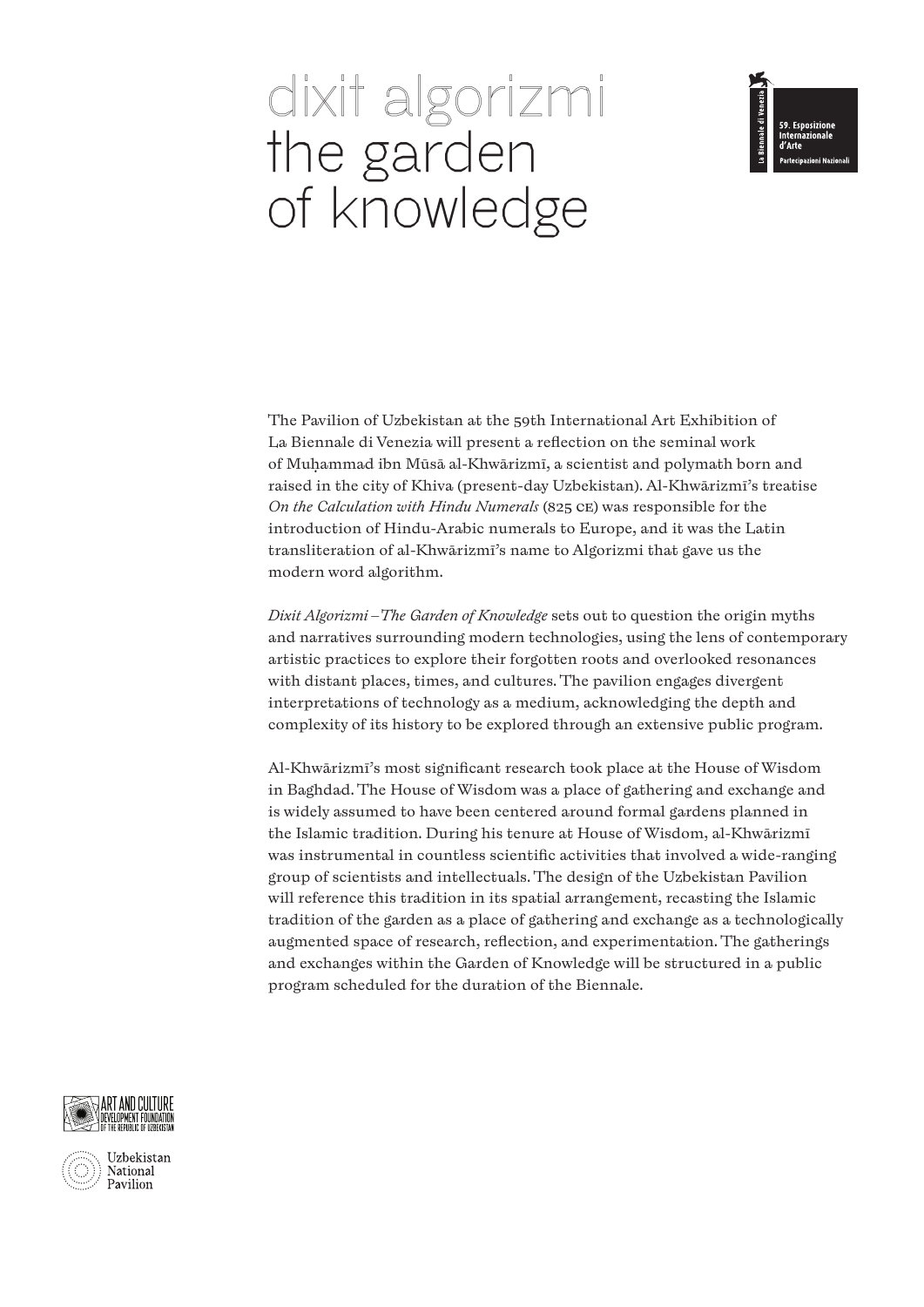Thursday 21st April, 2022

# **inauguration day**

| $10.50 - 11.00$ | Press Registration                                                                                       |
|-----------------|----------------------------------------------------------------------------------------------------------|
| $11.00 - 11.15$ | Speakers Arrival                                                                                         |
| $11.15 - 11.17$ | Moderator introduces speakers                                                                            |
| $11,17-11,22$   | Saida Mirziyoyeva - the Special Support<br>of the National Pavilion of Uzbekistan                        |
| $11.22 - 11.25$ | Gayane Umerova, the Commissioner of the<br>National Pavilion of Uzbekistan                               |
| $11.25 - 11.33$ | Joseph Grima (Space Caviar) and Sheida<br>Ghomashchi, Curators of the National Pavilion<br>of Uzbekistan |
| $11.33 - 11.35$ | Moderators welcome everyone for a guided tour<br>of the Pavilion                                         |
| $11.35 - 12.00$ | Guided Tour by curators Space Caviar and Sheida<br>Ghomashchi                                            |
| $12.00 - 12.20$ | Performance: Velocity0: Transcode/Transmute<br>Charli Tapp and Abror Zufarov                             |
| $12.20 - 12.30$ | Curators and Commissioners available for press<br>interviews                                             |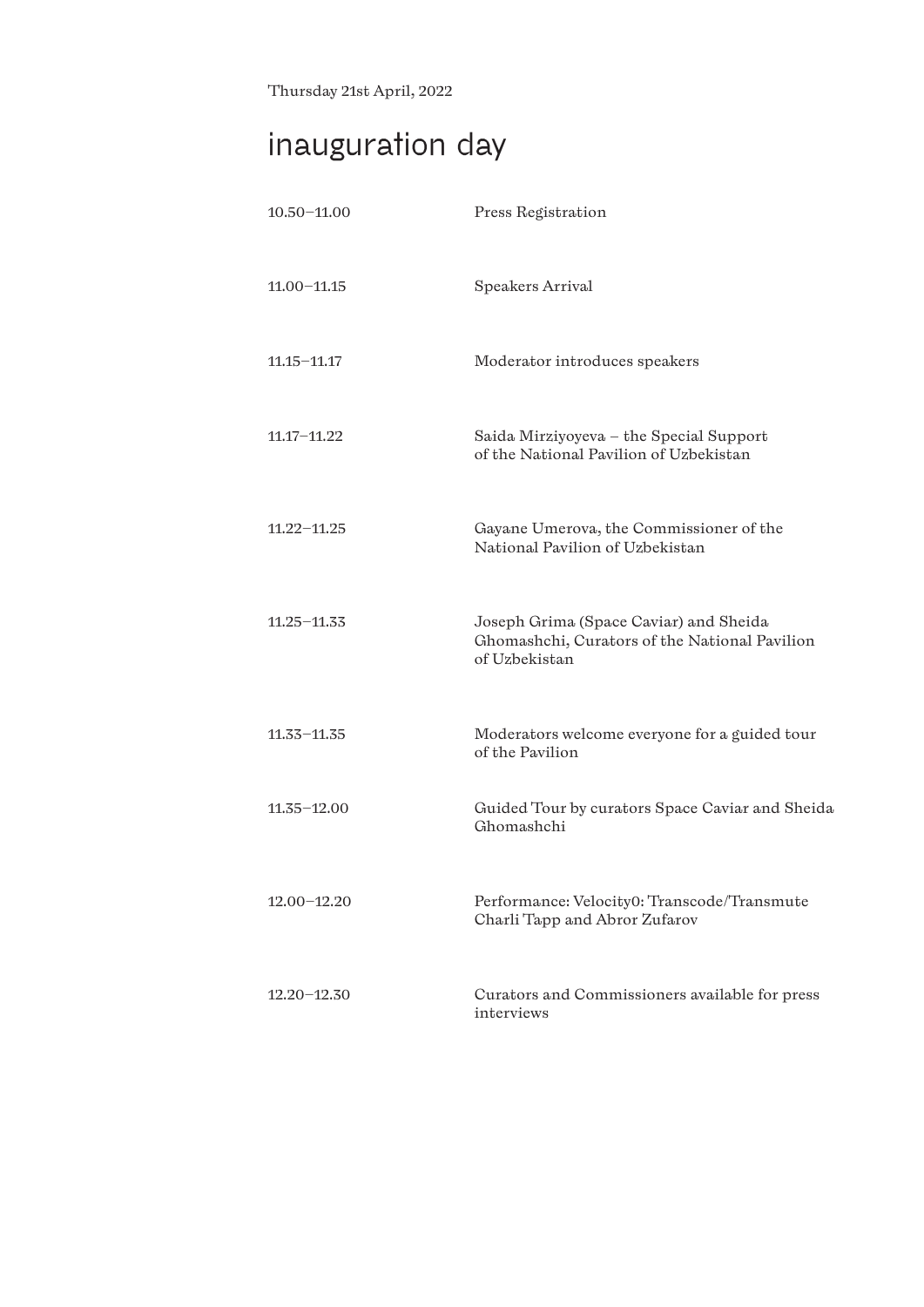Tuesday 19th April, 2022 15:00

### **velocity0: transcode/transmute**

*Performance*

Abror Zufarov (Musician. Uzbekistan) Charli Tapp (Artist. Europe, Japan)

Velocity0 is an ever-evolving installation by the artist Charli Tapp in which, driven by a series of computerized processes, 88 electromagnets hit the keybed of a beat-down touring Yamaha CP80 Grand Piano.

In 2021, Uzbek musician Abror Zufarov's music met with the ghostly Neural Network composer during the exhibition Dixit Algorizmi (CCA, Uzbekistan), attempting to produce an infinite score based on the teachings and misunderstandings of its encounter.

Running in parallel with the public program hosted in the pavilion, the installation will serve as a materializing hub for a program of international composers, invited to experiment with Velocity0's algorithm, through a dematerialized platform called The Program.

In doing so, each participant's input will output a unique generative score, ephemerally played until the next update, feeding a non-linear organic soundscape narrative.

While the installation will serve as an endless algorithmic concert, its program will kick off with Transcode/Transmute: a series of intermittent performances based on the building blocks of the Shashmaqom's centuries-old musical system.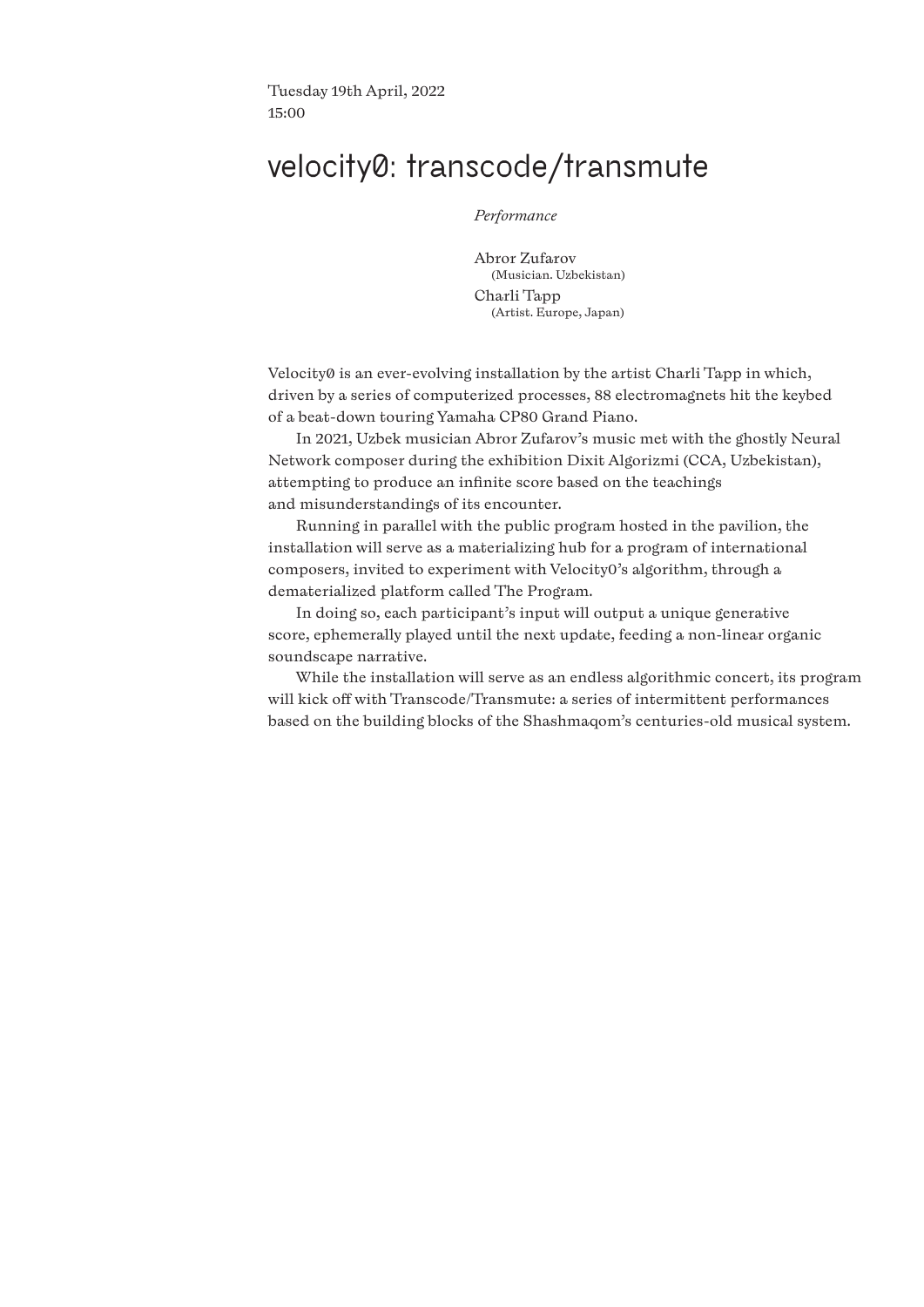Wednesday 20th April, 2022 12:00

# **chapter one representing uzbekistan**

*Conversation*

Speakers: George Itzhak (Cinematographer. Uzbekistan)

Malika Zaynitdinova (Artist. Uzbekistan)

Munis Juraeva (Artist. Uzbekistan)

Olga Shurygina (Photographer. Uzbekistan) Saidazim Fazilov

(Photographer. Uzbekistan)

Moderated by: Sofia Pia Belenky (Space Caviar) Sheida Ghomashchi Madina Badalova (Art and Culture Development Foundation of the Republic of Uzbekistan)

Officially, the first Uzbek photograph was taken in 1903, when Khudaibergan Devanov took the photos of ancient Khorezm. Khudaibergan independently photographed both Khiva minarets and the sky of Khorezm. An early representation of Uzbekistan is a photograph of the Emir of Bukhara holding a sword taken by Sergey Prokudin-Gorsky in 1911. In many ways one can argue that the image of Uzbekistan is divided in three moments:

*The colorful pre-Soviet images of Uzbekistan*

Color photographs taken by chemist Sergey Prokudin-Gorsky during an expedition to what is now Uzbekistan to observe a solar eclipse mark a particular moment in the representation of Uzbekistan. This week-long trip failed in its main goal after cloud cover blocked any glimpse of the eclipse but the journey was not a lost cause. With his German-made camera that enabled vivid color images to be produced, Prokudin-Gorsky explored the backstreets and ancient centers of Samarkand and Bukhara, capturing photographs unlike any that had been taken before.

#### *The Soviet era Uzbekistan*

Defined mostly by the photojournalism of Max Penson and similar reporters, whose photographs were between tradition and revolution. They reported Uzbekistan's transformation from a medieval social structure to a Soviet Socialist Republic.

#### *The post Soviet vision*

After the independence from Soviet power, the identity and image of a newly liberated country became a cultural aesthetic in a variety of aspects from fashion to architecture. A panel of image makers discuss their work in relation to the current representation of Uzbekistan today.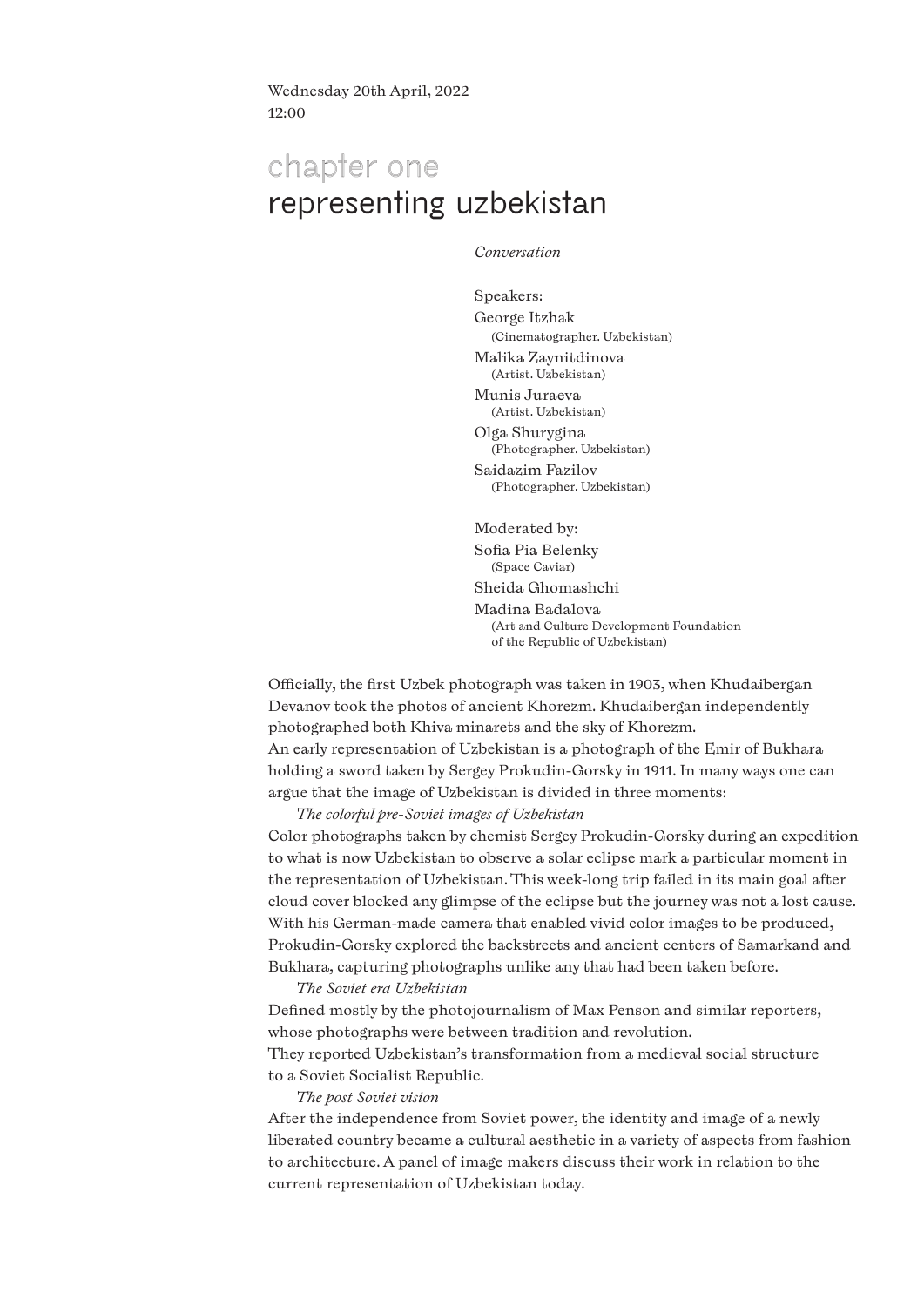Wednesday 20th April, 2022 15:00

# **velocity0: transcode/transmute**

*Performance*

Abror Zufarov (Musician. Uzbekistan) Charli Tapp (Artist. Europe, Japan)

Wednesday 20th April, 2022 16:00

# **poetic duels**

*Performance*

Tillaniso Nuryog'd (Poet. Uzbekistan) Jamolova Nodirabegim (Poet. Uzbekistan)

The lively, impromptu oral poetry duel is often performed to the accompaniment of musical instruments in which one poet-singer attempts to outdo another with clever verses made up of rhyming couplets. It has long been a popular component of wedding feasts, fairs and other public celebrations, where eager crowds encourage poets to perform. The most common metrical form is the iambic fifteen-syllable verse in a rhyming couplet, although a poet may use eight-syllable, six-syllable or even nine-syllable verses.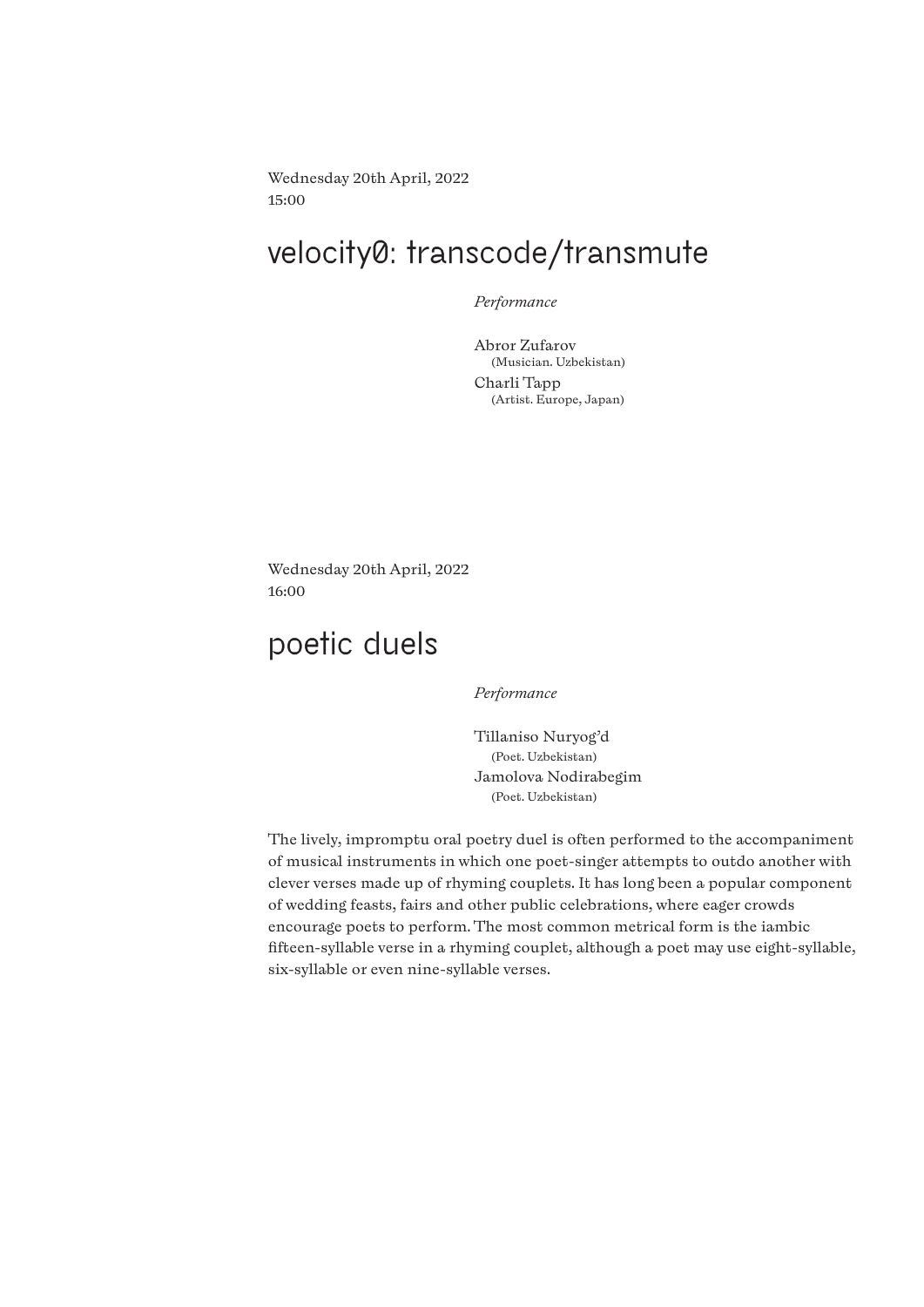Thursday 21st April, 2022 7:00 Location: Bar Olimpia Sprint

# **brutally early club**

Hans Ulrich Obrist *open to public participation*

A breakfast salon for the 21st century where art meets science meets architecture meets literature. In 2006, Hans Ulrich Obrist founded BEC-the Brutally Early Club- to better fit in conversations with writers and artists before starting a day at his desk. BEC had been organized in different cities. This will be the first time that Hans Ulrich Obrist will hold the Club at Venice in the context of "Dixit Algorizmi, The Garden of Knowledge "in the National Pavilion of Uzbekistan at the 59th International Venice Biennale.

Thursday 21st April, 2022 10:50–12:30

# **inauguration of the national pavilion of uzbekistan**

Thursday 21st April, 2022 15:00

# **velocity0: transcode/transmute**

*Performance*

Abror Zufarov (Musician. Uzbekistan) Charli Tapp (Artist. Europe, Japan)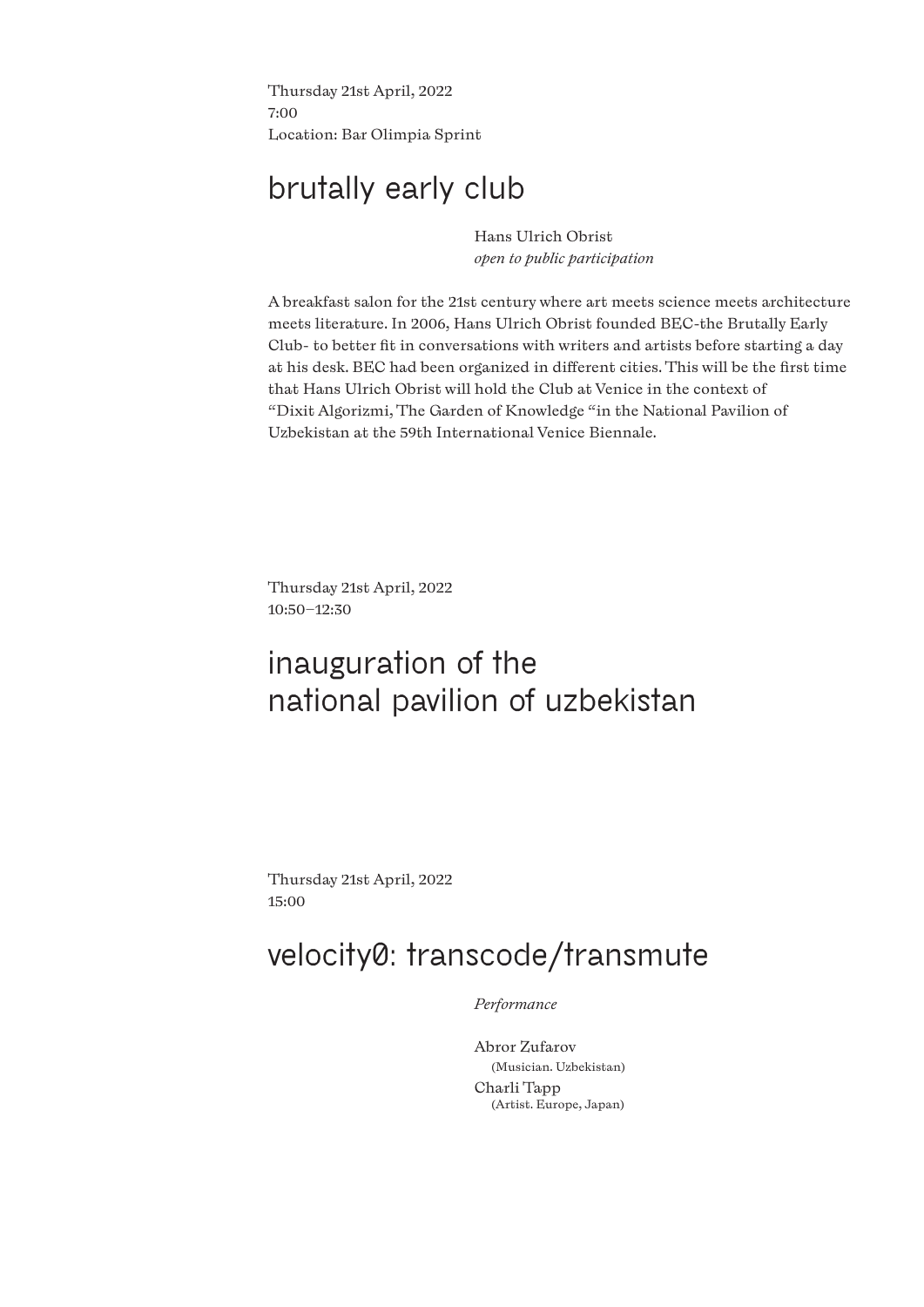Thursday 21st April, 2022 16:00

### **chapter two**

# **the future history of art infrastructure: culture and representation in the metaspace**

*Conversation* 

Speakers: Denis Davydov (Artist. Uzbekistan) Ekaterina Inozemseva (Curator. Russia) Faina Yunusova (Artist. Uzbekistan, Germany) Flaka Haliti (Artist, Kosovo. Germany) Normurad Negmatov (Curator. Uzbekistan) Shumon Basar (Writer, Editor, Curator. Bangladesh, UK) Trevor Paglen (Artist. United States)

Moderated by curators: Joseph Grima (Space Caviar) Sheida Ghomashchi

Eric Hobsbawm once stated that if humanity is going to build a recognisable future, it will not be by prolonging the past or present. Today, as in the past, the influence of technology and media are central to the practice of artists practices which are continually exploring new boundaries and new dimensions. In this chapter, the conversation will revolve around the future of individual and institutional practice across art, film, theory, technology and wider cultural spheres. How does technology influence art today? Is the speed of innovation today enlightening or bewildering? Will art survive the Metaverse? Participants in this gathering will be invited to share their ideas and insights regarding the strategies and tools to support the cultural infrastructures of the present and future, embracing the paradoxes of artistic production in the age of "fragmented reality".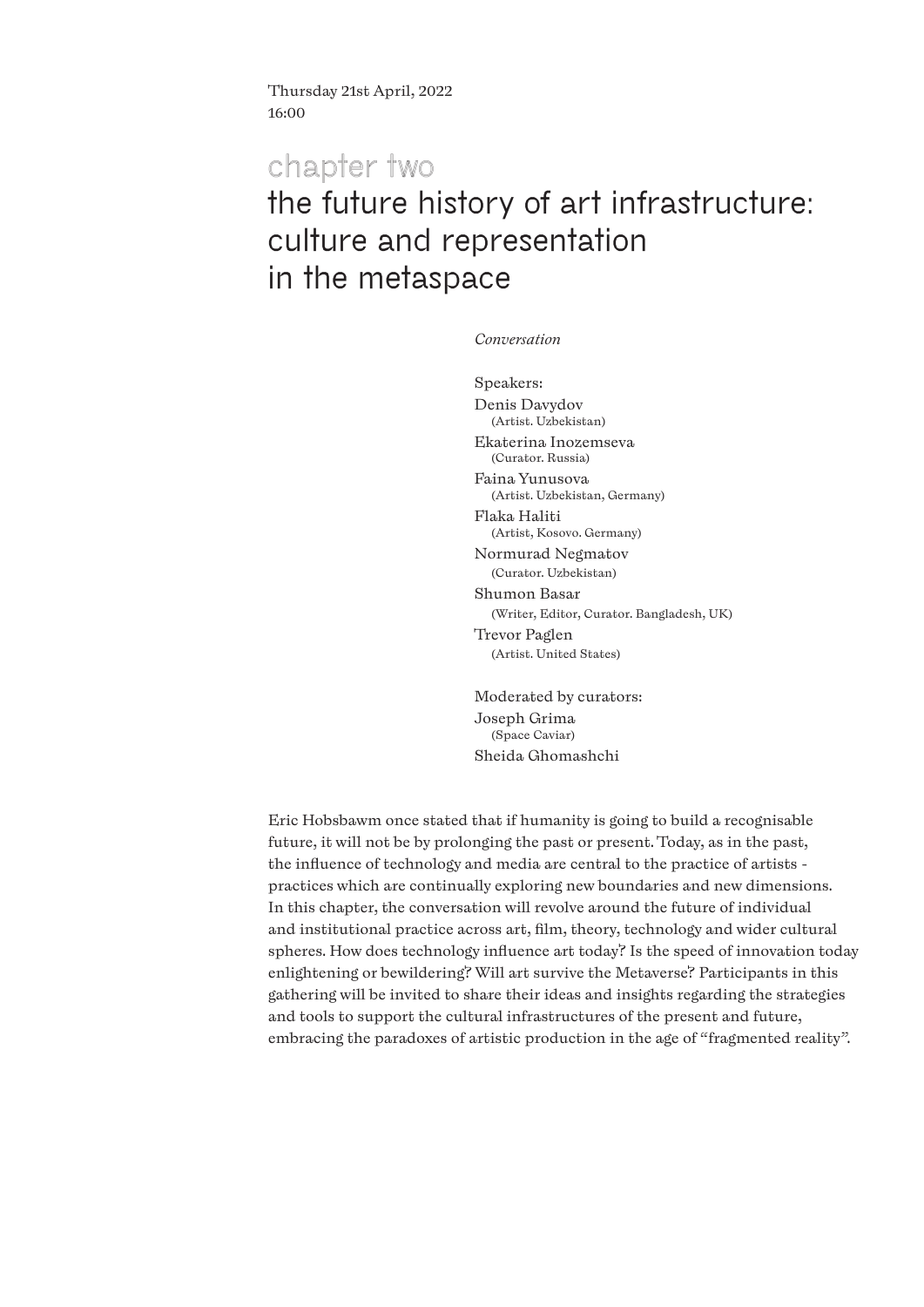Friday 22nd April, 2022 14:00

### **velocity0: transcode/transmute**

*Performance*

Abror Zufarov (Musician. Uzbekistan) Charli Tapp (Artist. Europe, Japan)

Friday 22nd April, 2022 15:00

# **what does the transition to digital art and design imply for its traditional practitioners?**

*Conversation*

Speakers: Jérôme Neutres (Chief curator at Ullens Foundation. France) Luisa Ausenda (Head of Collectors Relations and Institutional Partnerships at Aorist. Italy) Serena Tabacchi (Director and co-founder of the Museum of Contemporary Digital Art MoCDA. UK)

Andrés Reisinger (Artist. Argentina)

Guest curated and moderated by: Cyril Zammit (Design Advisor & Consultant. France, UAE)

The National Pavilion of Uzbekistan welcomes a conversation with art experts and practitioners on the current shift towards digital platforms and creations. This unprecedented shift is not a simple change of technique nor support, it is also a complete revolution for the artists too. Could AI and algorithms substitute the human hand? More importantly, the panel will also look at the sustainability of digital creations. How can mediums like film and video continue to be preserved and archived and how will digital artworks survive in the case of power outages or without storage vaults? Can digital art survive as long as prehistoric wall paintings?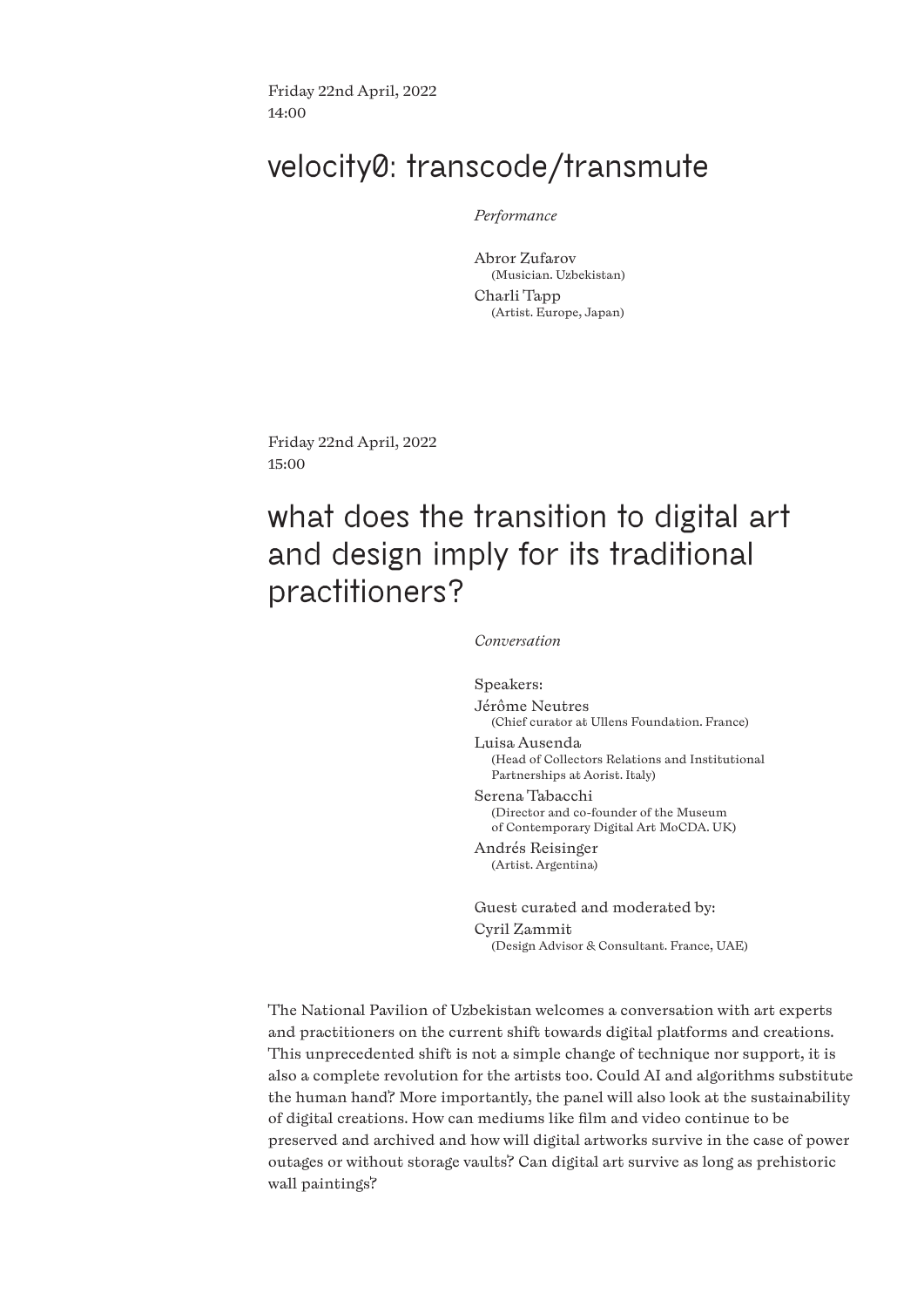Saturday 23nd April, 2022 15:00

### **velocity0: transcode/transmute**

#### *Performance*

Abror Zufarov (Musician. Uzbekistan) Charli Tapp (Artist. Europe, Japan)

Monday 23rd May, 2022 16:00

# **chapter three**

### **decolonizing data: on the myth of machine objectivity**

*Conversation*

Speakers: Audrey Large (Designer. Netherlands, France) Ibiye Camp (Artist. Sierra Leone, UK) Nishant Shah (Writer, Director of Research & Outreach and Professor Aesthetics and Culture of Technologies at ArtEZ University of the Arts. Netherlands) Taus Makacheva

(Artist. Russia) Faina Yunusova

(Artist. Uzbekistan, Germany)

Moderated by curator: Camilo Oliveira (Space Caviar)

In the approximately 1200 years since the basic principle of the algorithm was first put forward by Muhammad ibn Musa al-Khwarizmi, the power of machines has grown at an exponentially. Today, AI's ability to perfectly imitate human skills such as memory, intelligence and perception is giving us the first glimpse of a world where humans and machines interact as equals - or appear to, at least. Ultimately, machines are conceived by humans, and as such reflect the biases, preferences and prejudices that are hard-coded into their creator's cultures.

As an increasing number of artists engage with and deploy machine intelligences in their work, these biases rise to the surface to undermine the perceived neutrality of this space. In this conversation, the invited guests will address the question of ethics in technology, and the opportunities and responsibilities facing artists engaging with the field of AI across disciplines.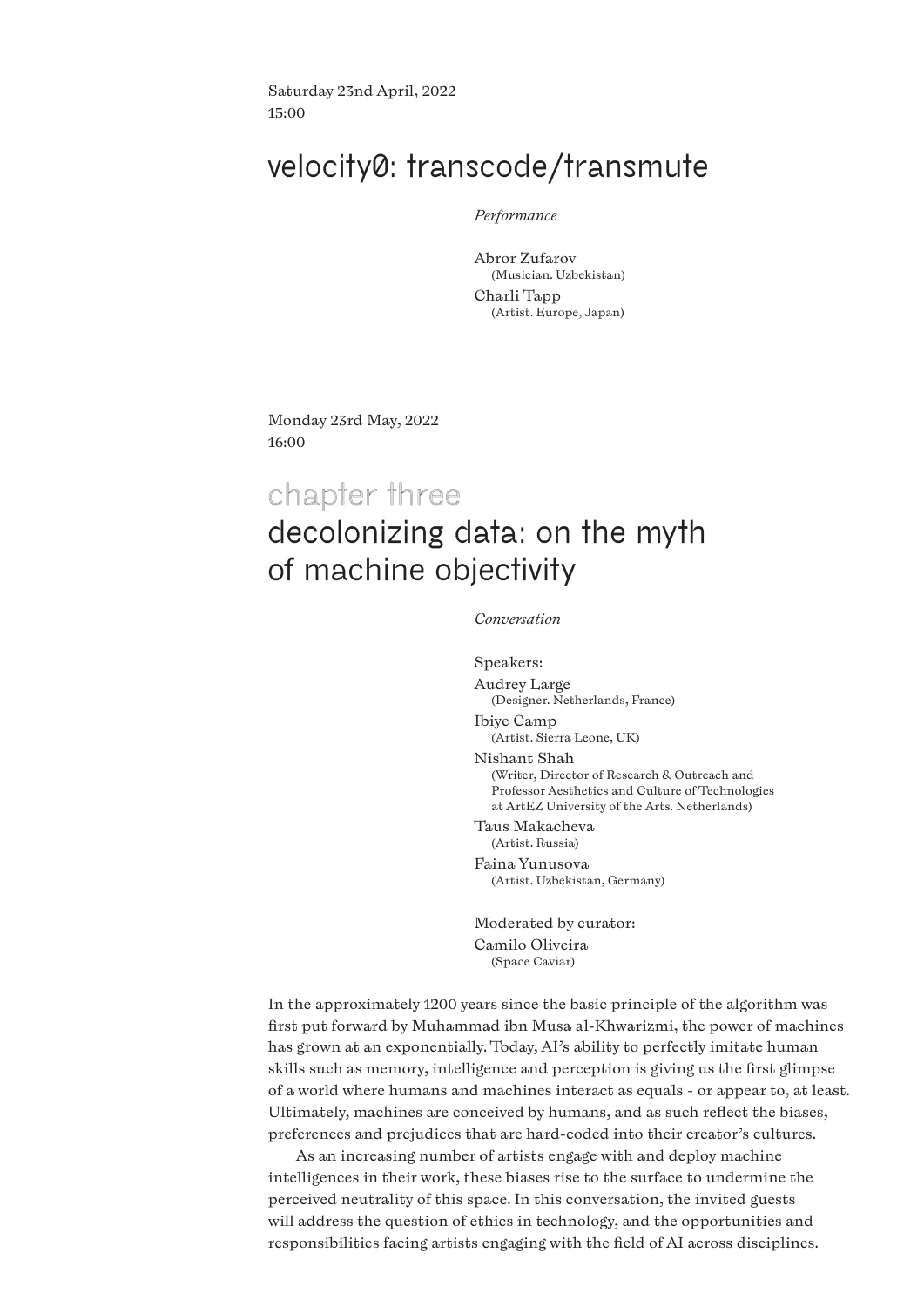Sunday 19th June, 2022 16:00

### **chapter four**

# **coders and weavers: on the interlaced histories of computers and cloth**

#### *Conversation*

Speakers: Amandine David (Designer. Belgium) Maya Christodoulaki (Architect, Researcher. Austria) Metahaven (Research and Design Studio. Netherlands) Dilyara Kaipova (Artist. Uzbekistan)

Moderated by: Martina Muzi (Designer. Netherlands, Italy)

When it was invented in 1804, the Jacquard loom was hailed as a revolution: it caused the cost of fashionable, highly sought-after patterned cloth to plummet. Thanks to the ability to be "programmed" through an innovative system of punch cards, patterned textiles became affordable to a far wider market of consumers.

The history of fabrics and of computing are deeply intertwined. Computing pioneer Ada Lovelace is famously quoted as saying that the Analytical Engine - an early prototype of the computer - "weaves algebraic patterns, just as the Jacquard loom weaves flowers and leaves." The design and production of textiles require the precise manipulation of large amounts of numerical data, which is perhaps the reason it was one of the first fields to be partially automated.

At the same time, the history of textiles is also the history of humanity's social and political development - from the birth of the Silk Road and its influence on Eurasian commerce and culture, to the Luddite destruction of looms out of fear of automation. This conversation will unpick the stories embedded in silk textiles, abr fabrics, handwoven ikats, Soviet fabric factories and contemporary digital looms, examining the ways in which artists, designers and coders are all connected by seemingly new but factually ancient ideas.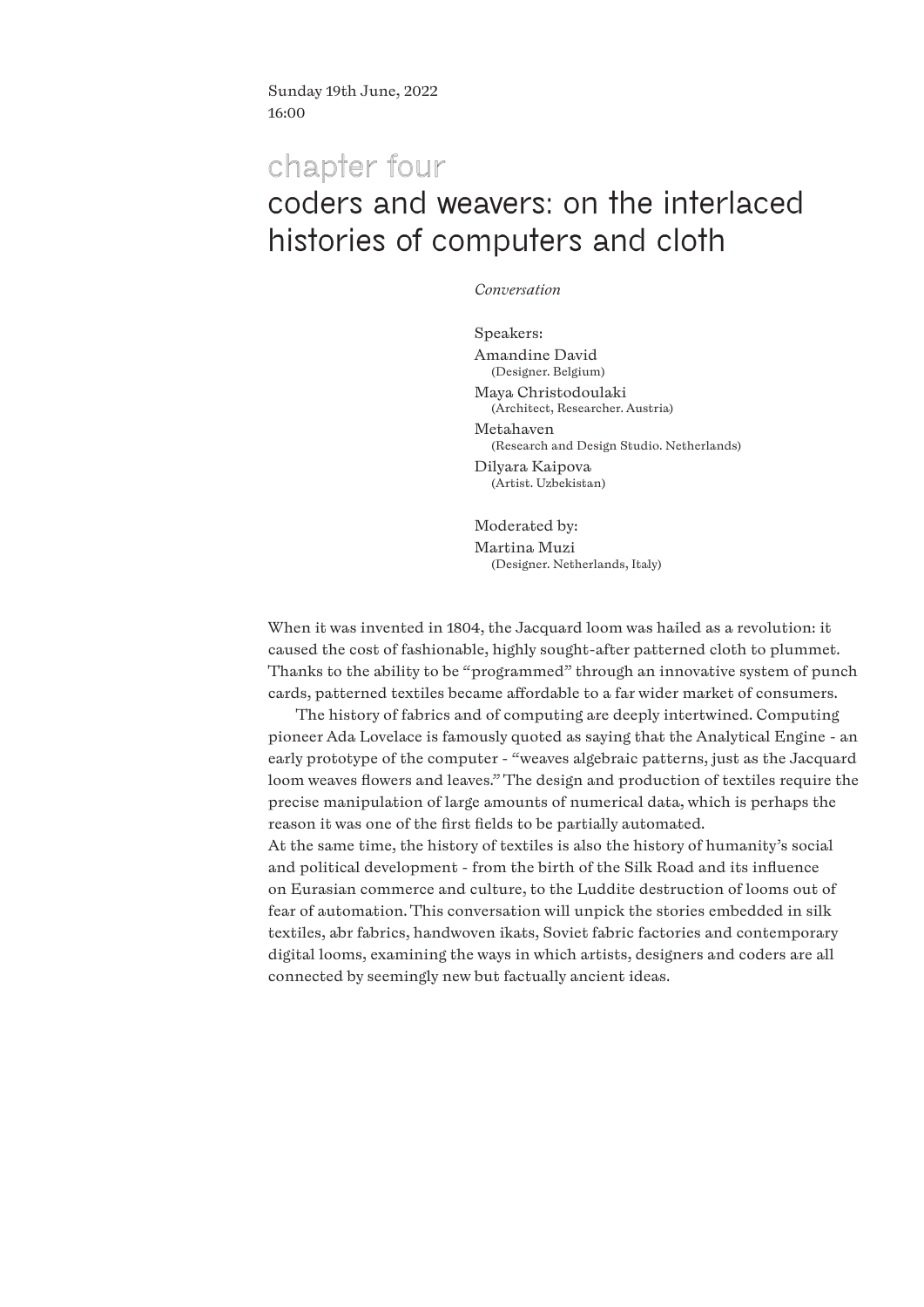Monday 4th–Saturday 9th July, 2022 10:00–18:00, daily

# **the panoptic garden**

*Workshop*

Guest curated by: Sara Raza (Curator, Writer. United States) Andris Brinkmanis (Art Critic & Curator. Italy, Latvia)

*Open to public participation* 

"The Panoptic Garden" is organized by Sara Raza, NYU ITP, and Andris Brinkmanis, NABA, and is a one week intensive public program that focuses on transcultural themes relating to garden as a discursive space through the lens of utopia, heterotopia and dystopia. Designed in response to the 59th International Venice Biennale "Dixit Algorizmi—The Garden of Knowledge" the intensive poetically addresses algorithmic thinking and bias from a human-centric and non Euro-American centric perspective. Through the metaphor of "world-building" the program questions colonial historical narratives, assumptions and optics. Employing both on and offline components it offers both a site specific and site responsive program of land cultivation/ gardening, workshops, talks, radio program, walking tours and supper club. The program takes into account the theme of surveillance and the role of algorithms in control over global citizens, via the implementation of AI and the emergence and rapid development of quantum computing, and investigates its links to Western ideology and history.

In concert with artists, local hosts, facilitators, artists, architects, scientists, anthropologists, sociologists, writers, musicians the one-week intensive will culminate in a live and virtual programming, daily radio program and digital archive and publication. Participants will undertake daily field trips across Venice visiting gardens, institutions, private homes and other public sites and engage in lively activities. The program will culminate in the creation of a collective publication including the intensive's participants edited by Raza and Brinkmanis.

#### *Who can apply?*

The program is open to emerging artists and thinkers who have a knowledge and interest in global art and technology and how it intersects with the practices of everyday life. Participants must organize their own travel and accommodation and some costs will be incurred in terms of local travel and meals. The intensive will be taught in the English language.

The in-person program is limited to 24 participants only and they must be able to devote full days to the program from 10-6pm daily. There is no capacity to join the online program, which will be updated daily.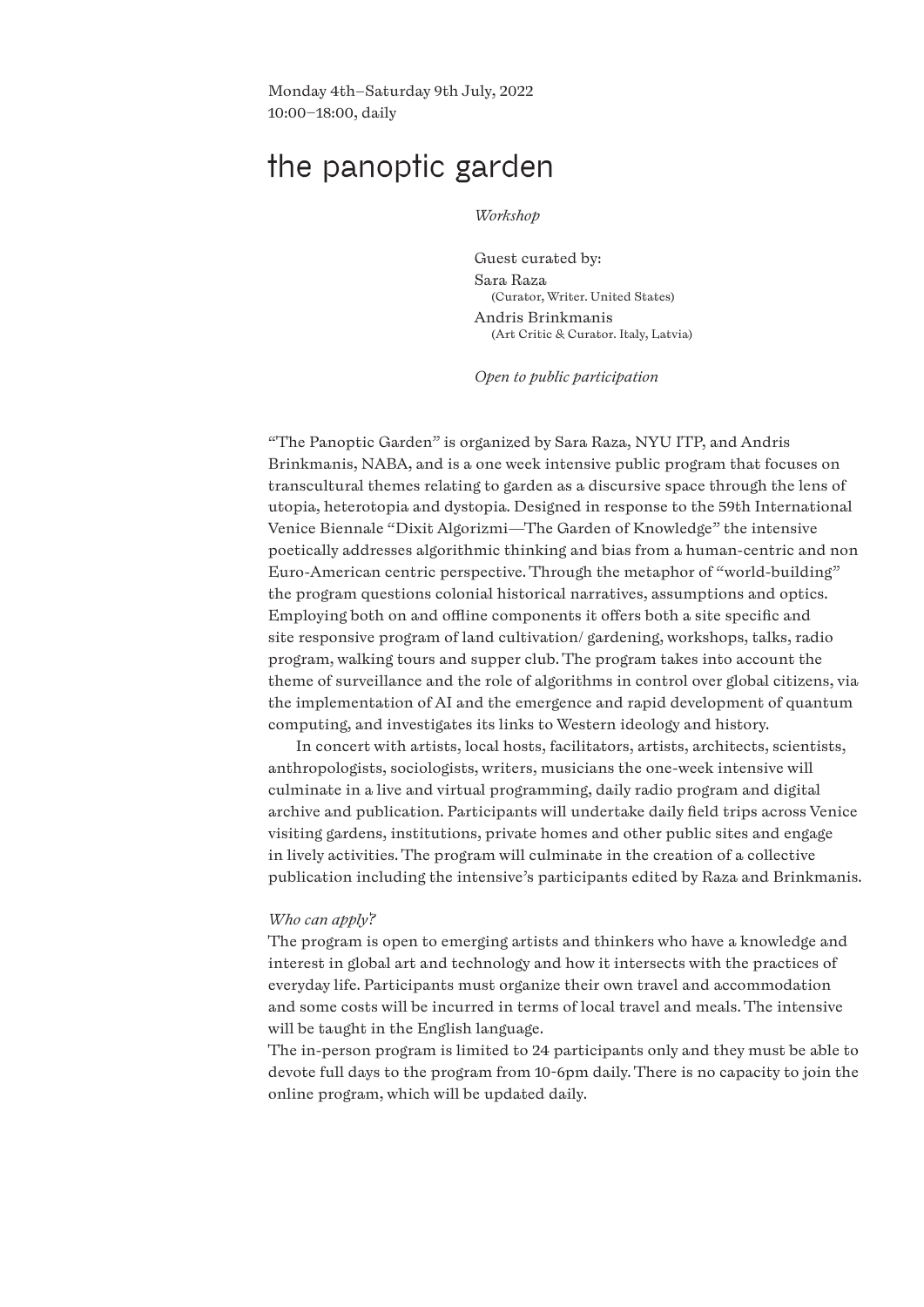Saturday 24th September, 2022 16:00

# **chapter five cosmic intelligences: on philosophies and technologies of knowledge**

*Conversation*

Speakers: *to be confirmed*

Moderated by curator: Joseph Grima (Space Caviar)

In a recent paper titled "The Autodidactic Universe", a group of physicists working with Microsoft put forward the theory that the laws governing the cosmos amount to nothing less than an evolutionary learning system. The universe, they argue, is a self-learning computer and, rather than exist in a solid state, it perpetuates through a series of laws that change over time - an idea not dissimilar to those put forward by philosophers such as Michel Serres, who has described the universe as an "infinite computer". Whether or not these theories of pancomputationalism have merit, they suggest that our perception of the universe is shaped by the machines we build. What epistemological possibilities does the history of technology unlock for philosophers? And how is the thinking of philosophers reflected in the work of scientists today?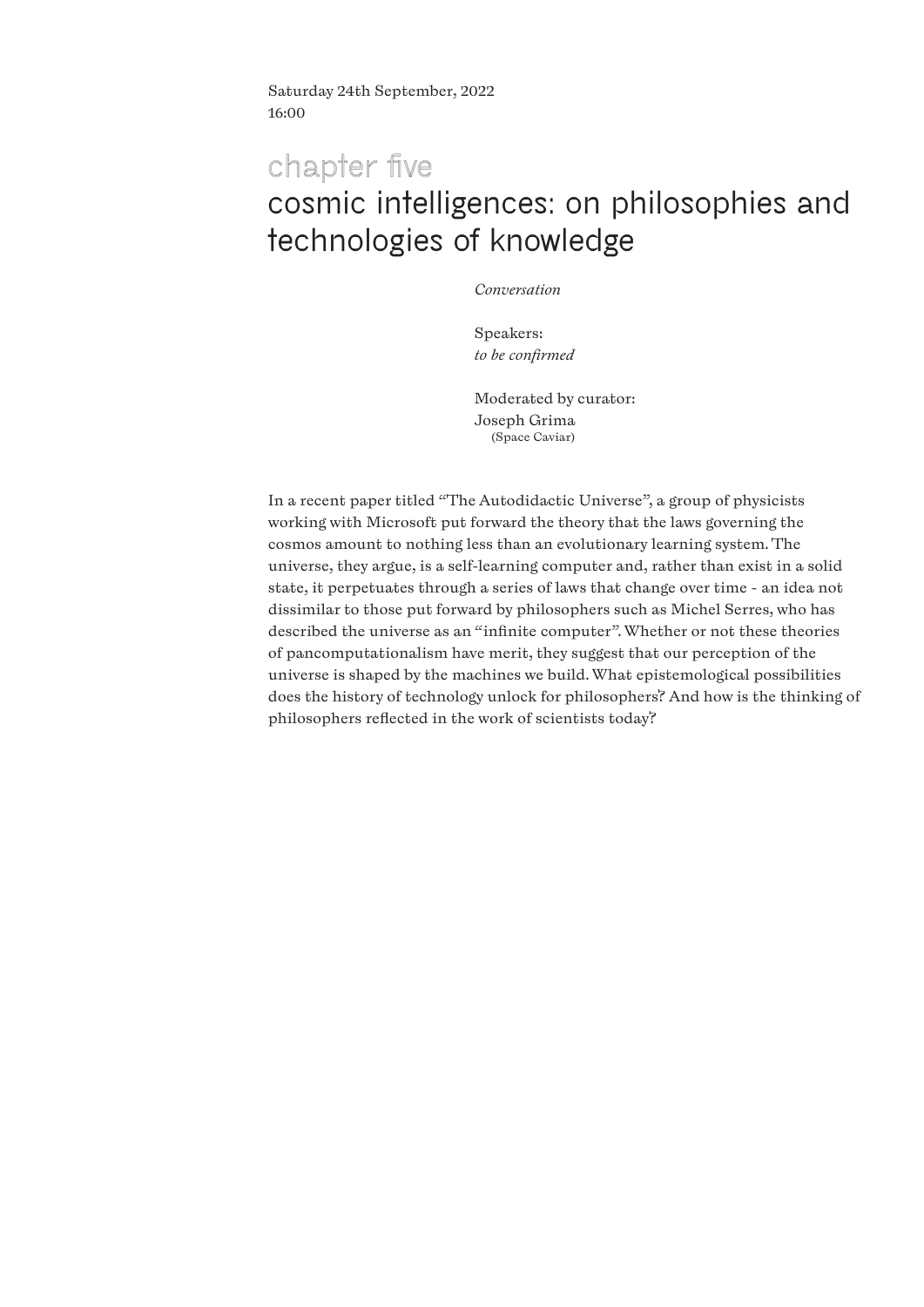# **finissage dixit algorizmi - the garden of knowledge**

Performers: *to be confirmed*

The Garden of Knowledge is filled by the sounds of practitioners and performers using voice, linguistics, and storytelling to share knowledge and form communities.